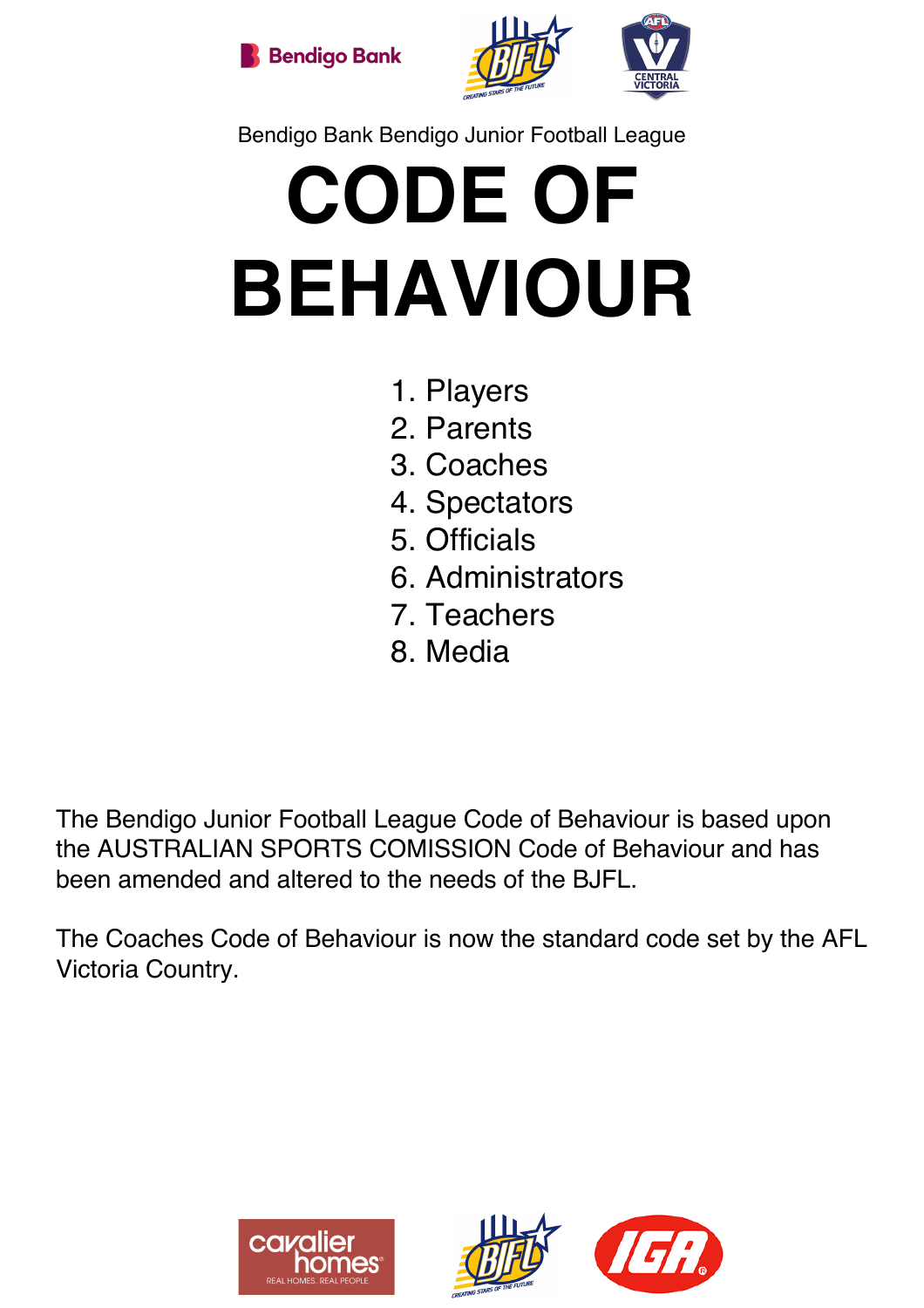



### **PLAYER'S CODE OF BEHAVIOUR**

**1.** Abide and play by the rules of the game and the rules set down by the Bendigo Junior Football League, your Club and Coach.

**2.** Never argue with an Official, do not question the Officials and Umpires judgement and never question their honesty.

**3.** Control your temper. Verbal abuse of Officials or other Players, deliberately distracting an opponent is not accepted or permitted in any other sport.

**4.** Work equally hard for yourself and your team. Your Team's performance will benefit and so will you. **5.** Never ridicule or yell at other players for making mistakes. Your involvement is to play for fun and enjoyment and winning is only part of it. Be a good sport, applaud all good play whether they be your Team, opponent or the other Team.

**6.** Treat all Players as you would like to be treated. Do not interfere with, bully or take unfair advantage of another player. Always conduct yourself in a manner that is expected of your Team mates, Club and Family.

**7.** Co-operate with your Coach and Team mates, and respect the ability of your opponent. Without them there would be no game.

**8.** Place in proper perspective the isolated incidents of unsporting behaviour rather than make such incidents the "highlight" of the game.

**9.** Players must not assault or attempt to assault an umpire, another Player, Officials or Spectators. **10.** Be proud to walk off the ground after each game knowing that you have given your best effort and never involve yourself in an argument with opposing Players, Umpires or Officials.

### **PARENT'S CODE OF BEHAVIOUR**

**1.** If Children are interested, encourage them to participate. However if a child is not willing, do not force him or her.

**2.** Focus on the Child's efforts and performances rather than the overall outcome of the game. This assists the Child in setting a realistic goal related to his/her ability by removing the emphasis on winning.

**3.** Teach Children that an honest effort is as important as victory, so that the result of each game is accepted without undue disappointment.

**4.** Encourage Children to always participate according to the rules.

- **5.** Never ridicule or yell at a Child for making a mistake or losing a game.
- **6.** Remember that Children are involved in organized sport for THEIR enjoyment, not yours.
- **7.** Remember that Children learn best from example. Applaud good play by all Teams.

**8.** If you disagree with an Official, raise the issue through appropriate channels (via your Child's Club who can then bring it to the attention of ruling body) rather than question the Official's judgement and honesty in public. Remember, most Officials give their time and effort for your Child's involvement.

**9.** Support effort to remove verbal and physical abuse from sporting activities.

**10.** Recognise the value and importance of volunteer Coaches. They give their time and resources to provide recreational activities and deserve your support.

## **COACHES CODE OF BEHAVIOUR**

**1.** Be familiar with the laws of Australian Football and abide by the rules and conditions of your League and Club

**2.** Teach your Players that rules of the game are mutual agreements, which no player should evade or break

**3.** Group Players to age, height, skill and physical maturity whenever possible in any competitive practice session.

**4.** Avoid over playing the talented Players. The "just average" Players need and deserve equal time, if not more.

**5.** Remember that Players involved play for fun and enjoyment and that winning is only part of it.

Emphasise the importance of learning and development of skills and positive attitudes. Never ridicule or yell at your Players for making mistakes or losing a competition.

**6.** Ensure that equipment and facilities meet safety standards and are appropriate to the age and ability of Players.





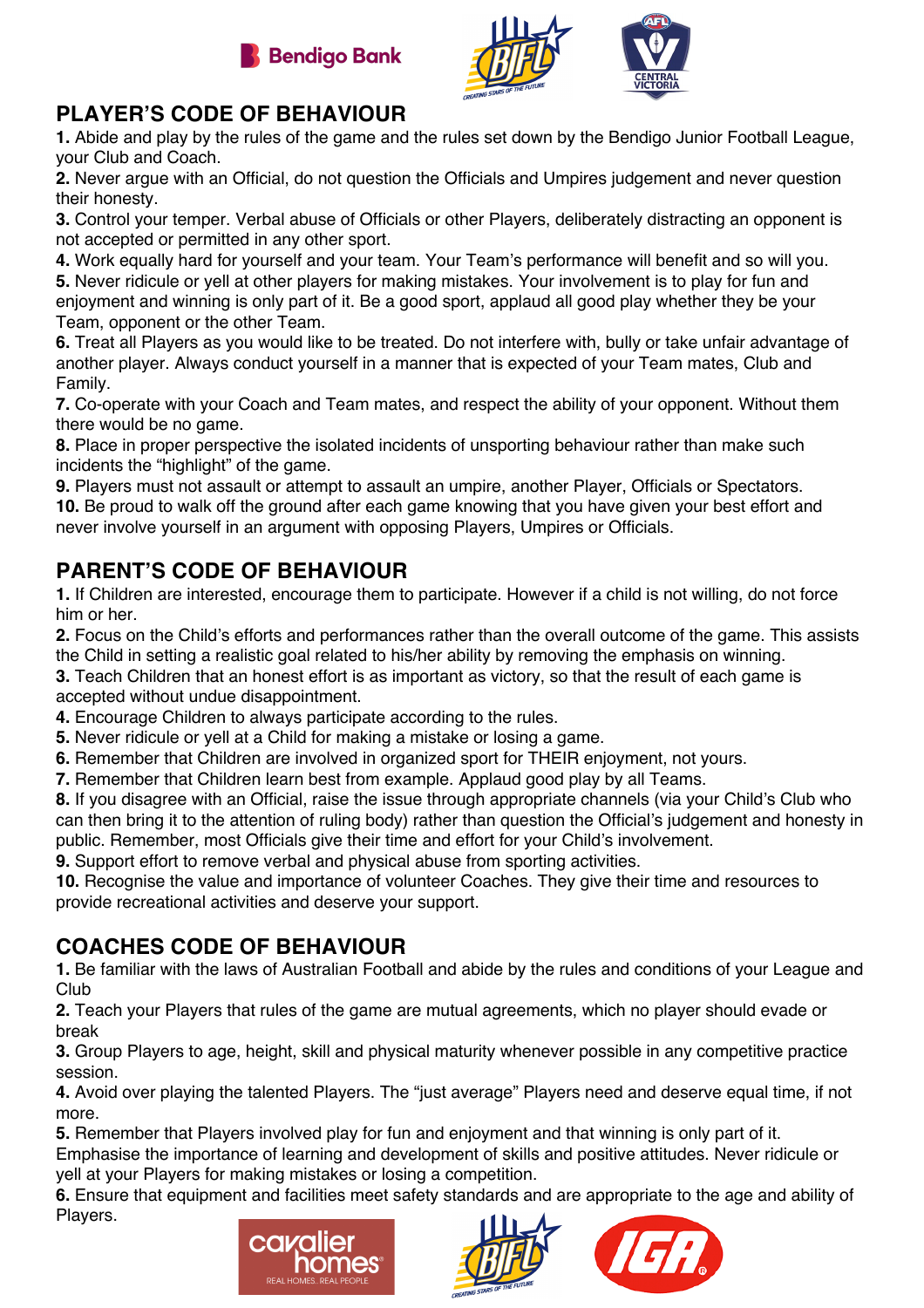



**7.** The scheduling and length of training times and competitions should take into consideration the maturity level of the Player.

**8.** Develop Team respect for the ability of opponents as well as for the judgement of Umpire, and opposing Coaches.

**9.** Follow the advice of a qualified person when determining when an injured Player is ready to play or train again.

**10.** Make a personal commitment to keep yourself informed of sound junior coaching principles and developments. Endeavour to attain coaching accreditation and to become an active member of the local branch of the Australian Coaches Association.

**11.** Avoid use of derogatory language based on gender or race.

## **SPECTATORS' CODE OF BEHAVIOUR**

**1.** Children play organized sport for fun. They are not playing for the entertainment of Spectators nor are they miniature professionals.

**2.** Applaud good performances and efforts from each Team. Congratulate all participants upon their performance regardless of the game's outcome.

**3.** Respect the Officials' decision. If there is a disagreement, follow the appropriate procedure in order to question the decision and teach the Children to do likewise.

**4.** Never ridicule or scold a Child for making a mistake during competition. Positive comments are motivational.

**5.** Condemn the use of violence in any form, be it Spectators, Coaches, Officials or Players.

- **6.** Show respect to your Teams' opponents. Without them there would be no game.
- **7.** Encourage Players to follow the rules and the Officials decision.

**8.** Demonstrate appropriate social behaviour by not using foul language, harassing Players, Coaches or **Officials** 

#### **OFFICIALS' CODE OF BEHAVIOUR**

**1.** Ensure rules and regulations are interpreted to match the skill level of the Children and their needs.

- **2.** Compliment all participants on their efforts.
- **3.** Be consistent, objective and courteous in calling all infringements.
- **4.** Condemn unsporting behaviour and promote respect for all opponents.

**5.** Use common sense to ensure the "spirit of the game" for Children is not lost over emphasising errors.

**6.** Actions speak louder than words. Ensure that your behaviour and performance is consistent with the principles of good sporting behaviour.

**7.** Make a personal commitment to keep yourself informed of sound officiating principles and the principles of growth and development of children.

## **ADMINISTRATORS' CODE OF BEHAVIOUR**

**1.** Remember you're administering a sport involving children. Lead by example in all aspects of your involvement, whether at Club or League level.

**2.** Ensure that equal opportunities for participating in sports are made available to all Children, regardless of ability, size, shape, sex, age, disability, or ethnic origin.

**3.** Equipment and facilities must be safe and appropriate to the level of participating Children.

**4.** Rules, equipment, length of games and training schedules should take into consideration the age, ability and maturity level of participating Children.

**5.** Ensure that adequate supervision is provided by qualified and competent Coaches and Officials, capable of developing appropriate sports behaviour and skill technique.

**6.** Remember Children participate for enjoyment. Play down the importance of rewards.

**7.** Avoid the game becoming primarily spectator entertainment. Focus on the needs of the participant rather than the enjoyment of the spectators.

**8.** Provide clinics aimed at improving the standards of Coaching and Officiating, with the emphasis on appropriate behaviour and skill technique.

**9.** Ensure that parents, Coaches, Officials and Players understand their responsibilities regarding fair play.